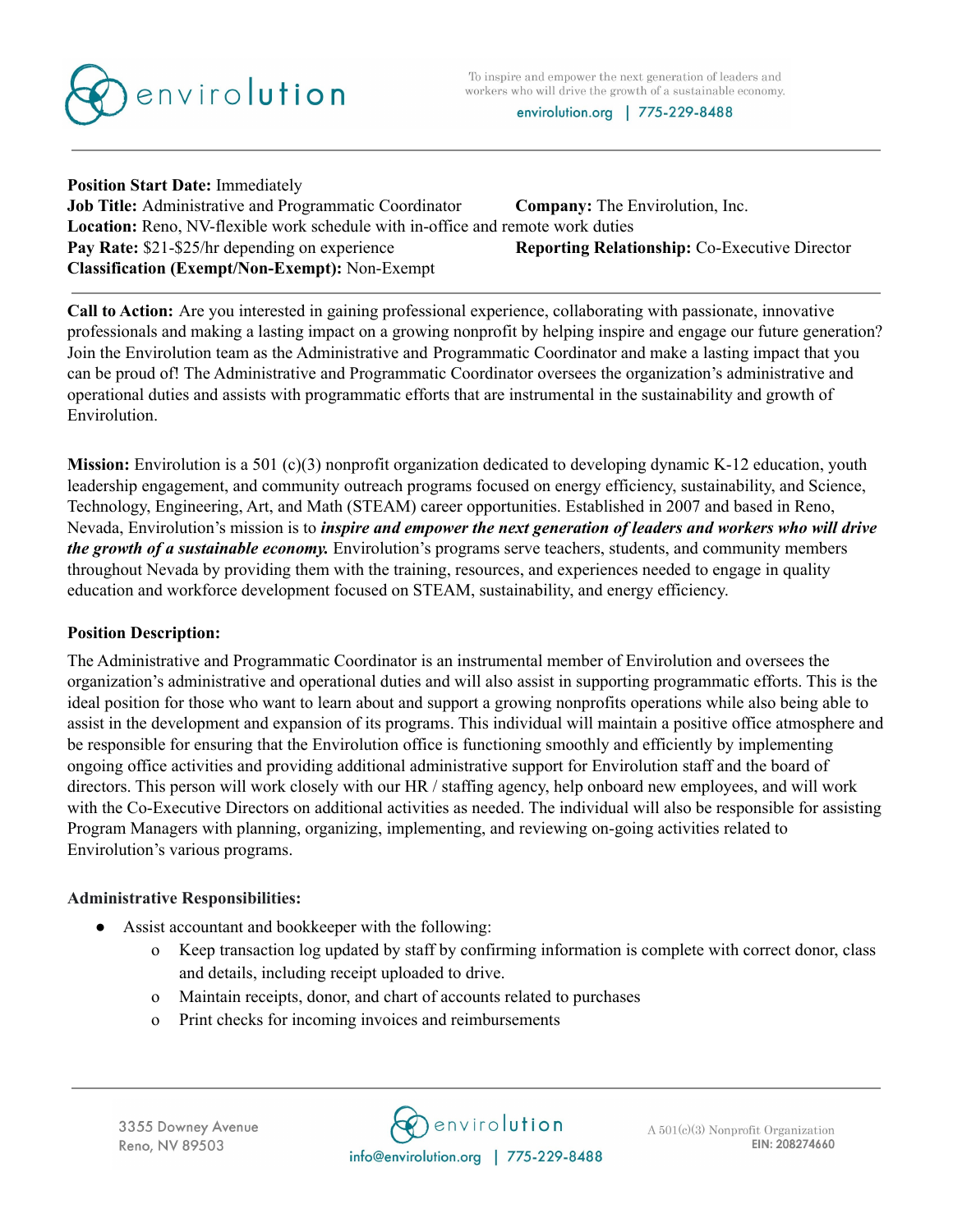

- Maintain the organization's contracts with consultants and coordinate with bookkeeper to process invoices and payment
- Uphold, carry out and update company office procedures including standard operating procedures. Write standard operating procedures as necessary and communicate changes to staff. Report any updates or pertinent issues that need addressing to the Co-Executive Directors.
- Work with outside HR / staffing agency and Co-Executive Directors to facilitate, coordinate and maintain office and organizational policies including the hiring and onboarding for new employees and AmeriCorps members.
- Assist development team with management and communication with grantors, including paperwork, reporting, and recognition.
- Responsible for filing and completing nonprofit paperwork and requirements on an annual basis.
- Organize and complete various clerical tasks as needed (file papers, answer phone calls, organize and order supplies, scan invoices, distribute incoming mail and assist the team with outgoing mail and packages etc.)
- Welcome clients and visitors to the office and assist them as needed
- Schedule in-house and external meetings, including help with Co-Executive Director calendars
- Work with the educational materials manager to coordinate the scheduling, required paperwork and staffing for community events held throughout the year.

## **Programmatic Responsibilities**

- Assist with facilitation of in-person and virtual program events including assisting with outreach events and Career Quest events at select business locations.
- Maintaining accurate and up to date records of program metrics on a monthly basis using Smartsheets
- Build and maintain relationships with teachers and partners.
- Work with program managers to keep organization website up to date
- Assist staff in executing program events (order/pick up food, event set up, manage RSVPs, make travel arrangements etc.)
- Assist development coordinator in gathering photos, quotes and stats on programs for reports and website info.
- Facilitate updates and maintenance of STEAM guest speaker recruitment and events
	- o Maintain current and potential speakers list
	- o Communicate and maintain relationships with guest speakers
	- o Complete bios using the completed survey
	- o Update teacher portal and website
	- o Research potential business partners
	- o Organize, promote and facilitate STEAM guest speaker workshops with assistance of program managers

## **Requirements:**

● 2-year degree or equivalent work experience. At least 1 year of experience with office coordination or similar skill.

**C**envirolution info@envirolution.org | 775-229-8488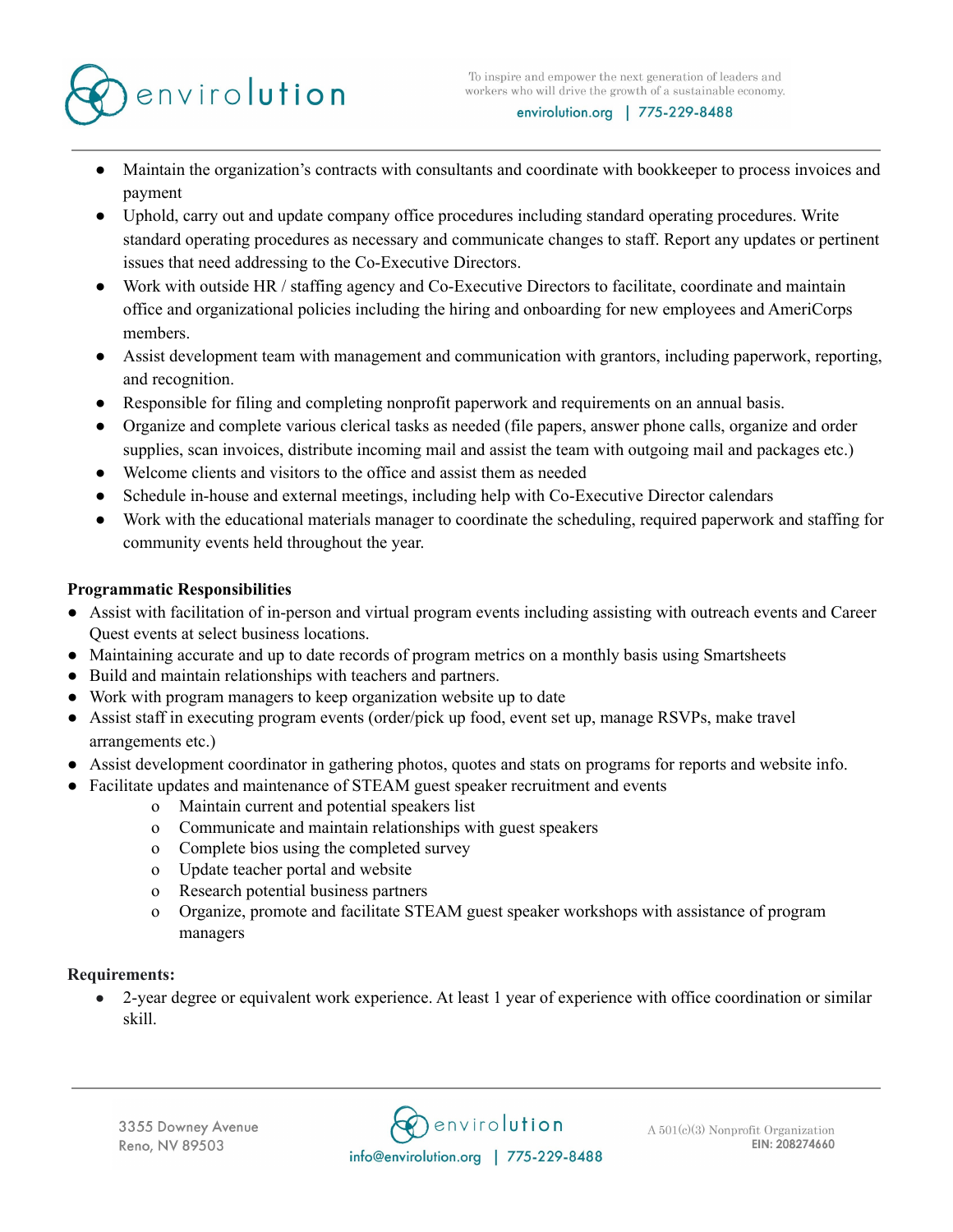

- *Interpersonal skills:* Strong organizational, problem solving, and analytical skills. Ability to work independently, as a member of a team, and as a leader. Ability to deal effectively with diverse groups of individuals. Versatility, flexibility, and a willingness to work within constantly changing priorities with enthusiasm. Commitment to excellence and high standards.
- *Communication skills:* Excellent oral and written communication skills. Ability to communicate and deal effectively with a diverse group of individuals.
- *Organizational skills:* Ability to handle multiple projects, to manage priorities and workflow. Outstanding attention to detail with the ability to see the big picture as well as all the little steps that are required. Problem solving, time management and decision making skills for making timely and informed decisions.
- *Technical requirements:* Understanding of technology used within an office setting along with basic data entry, math, analytical and computer competencies. Knowledge of Microsoft Office, Smartsheets, and Google Suite. Ability to gather and analyze data to generate reports.
- *Commitment to Mission and Vision*: Understanding of STEAM education and future sustainability efforts. Appreciation for K-12 educators and understanding of the unique challenges within the education system

# **Administrative and Programmatic Coordinator Top Skills & Proficiencies:**

- Reliability and discretion
- Teamwork
- Attention to detail
- High level of organizational skills
- Adaptability
- Time management
- Flexibility and sense of humor
- Strong communication skills both verbally and written

## **Benefits:**

This position includes 99% employer contribution medical insurance, as well as optional 401k package, vision and dental insurance. Envirolution observes 10 paid holidays annually and two weeks of paid time off accrued based on years of service. Additional professional development opportunities are offered to employees such as leadership training or other skills development for their position.

**To Apply:** Please send a resume, a 1-page cover letter, and 3 professional references to [info@envirolution.org](mailto:info@envirolution.org) - with the subject line, 'Administrative and Programmatic Coordinator Position.'

**For more information visit [www.envirolution.org](http://www.envirolution.org)**

## **Physical/Mental Demands**:

3355 Downey Avenue Reno, NV 89503